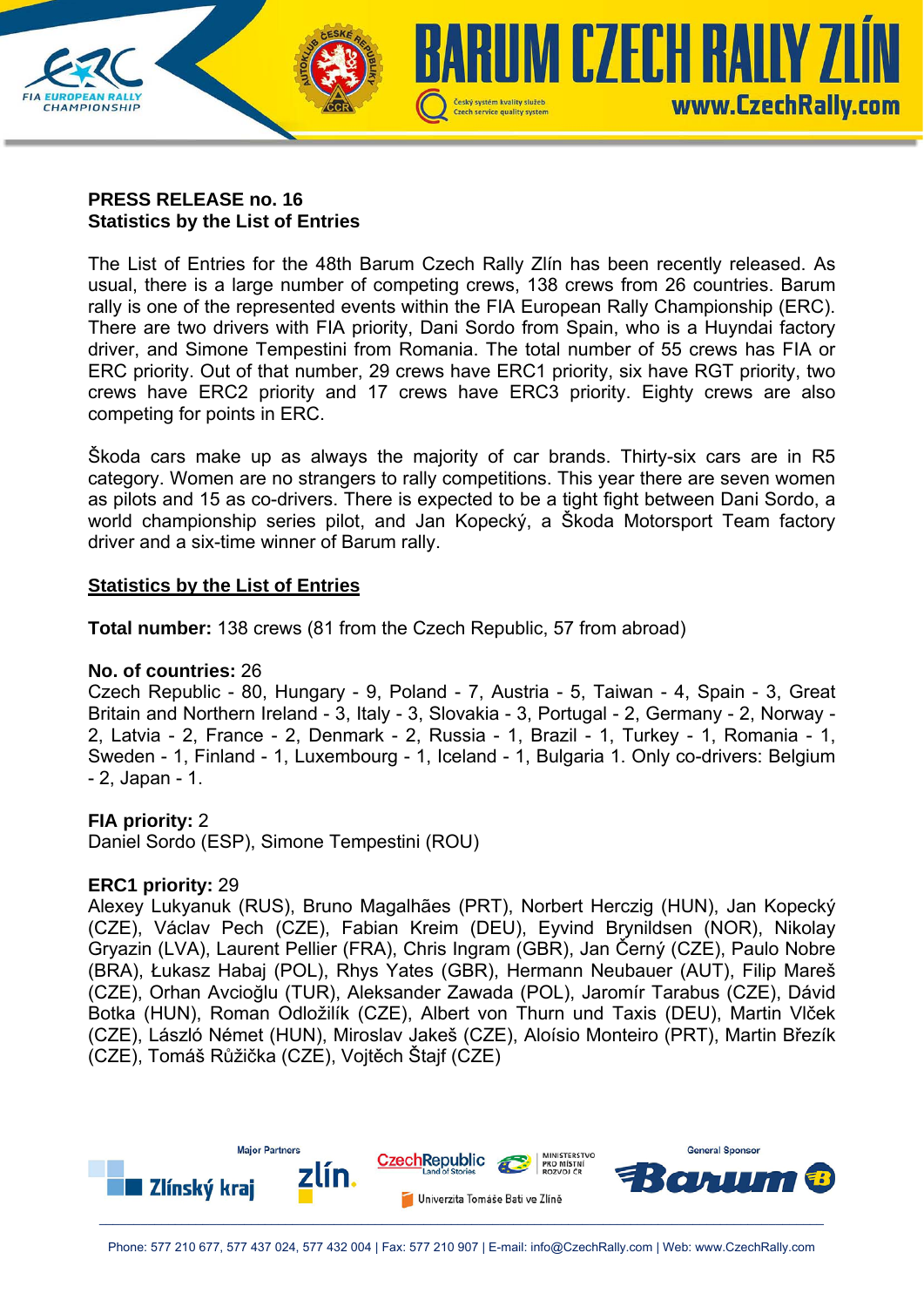

### **RGT priority:** 6

Raphaël Astier (FRA), Andrea Nucita (ITA), Simone Tempestini (ROU), Petr Nešetřil (CZE), Andrea Modanesi (ITA), Martin Rada (CZE)

### **ERC2 priority:** 2

Tibor Érdi jun. (HUN), Csaba Juhász (HUN)

#### **ERC3 priority**: 17

Martiņš Sesks (LVA), Efrén Llarena (ESP), Tom Kristensson (SWE), Simon Wagner (AUT), Dominik Brož (CZE), Sindre Furuseth (NOR), Mattia Vita (ITA), Roland Stengg (AUT), Miika Hokkanen (FIN), Kristóf Klausz (HUN), Julian Wagner (AUT), Matěj Kamenec (CZE), Grégoire Munster (LUX), Martin László (HUN), Emma Falcón (ESP), Catie Munnings (GBR), Miklós Csomós (HUN)

### **ERC Junior U28 priority:** 8

Fabian Kreim (DEU), Nikolaj Grjazin (RUS), Laurent Pellier (FRA), Chris Ingram (GBR), Jan Černý (CZE), Rhys Yates (GBR), Filip Mareš (CZE), Aleksander Zawada (POL)

### **ERC Junior E27 priority:** 13

Martiņš Sesks (LVA), Efrén Llarena (ESP), Tom Kristensson (SWE), Simon Wagner (AUT), Dominik Brož (CZE), Sindre Furuseth (NOR), Mattia Vita (ITA), Roland Stengg (AUT), Miika Hokkanen (FIN), Kristóf Klausz (HUN), Julian Wagner (AUT), Grégoire Munster (LUX), Catie Munnings (GBR)

## **Statistics by the listed classes in FIA European Rally Championship (ERC):**

**Total number:** 80 crews

**RC2 Class** - S200-Rally: 2.0 Atmospheric, Group R5 (VR5), Group NR4 over 2000 cc (current N4) - 39 cars

#### **RGT Class** - RGT cars - 6

**RC3 Class** - Group A over 1600 cc, Super 1600, R2 (atmospheric - over 1600 cc and up to 2000cc, VR2C and turbo - over 1067 cc and up to 1333 cc - VR2C), R3 (atmospheric over 1600 cc and up to 2000 cc, VR3C and turbo - over 1067 cc and up to 1333 cc - VR3C), R3 (turbo - up to 1620 cc / nominal - VR3T), R3 diesel - up to 2000 cc / nominal - VR3D) - 5 cars